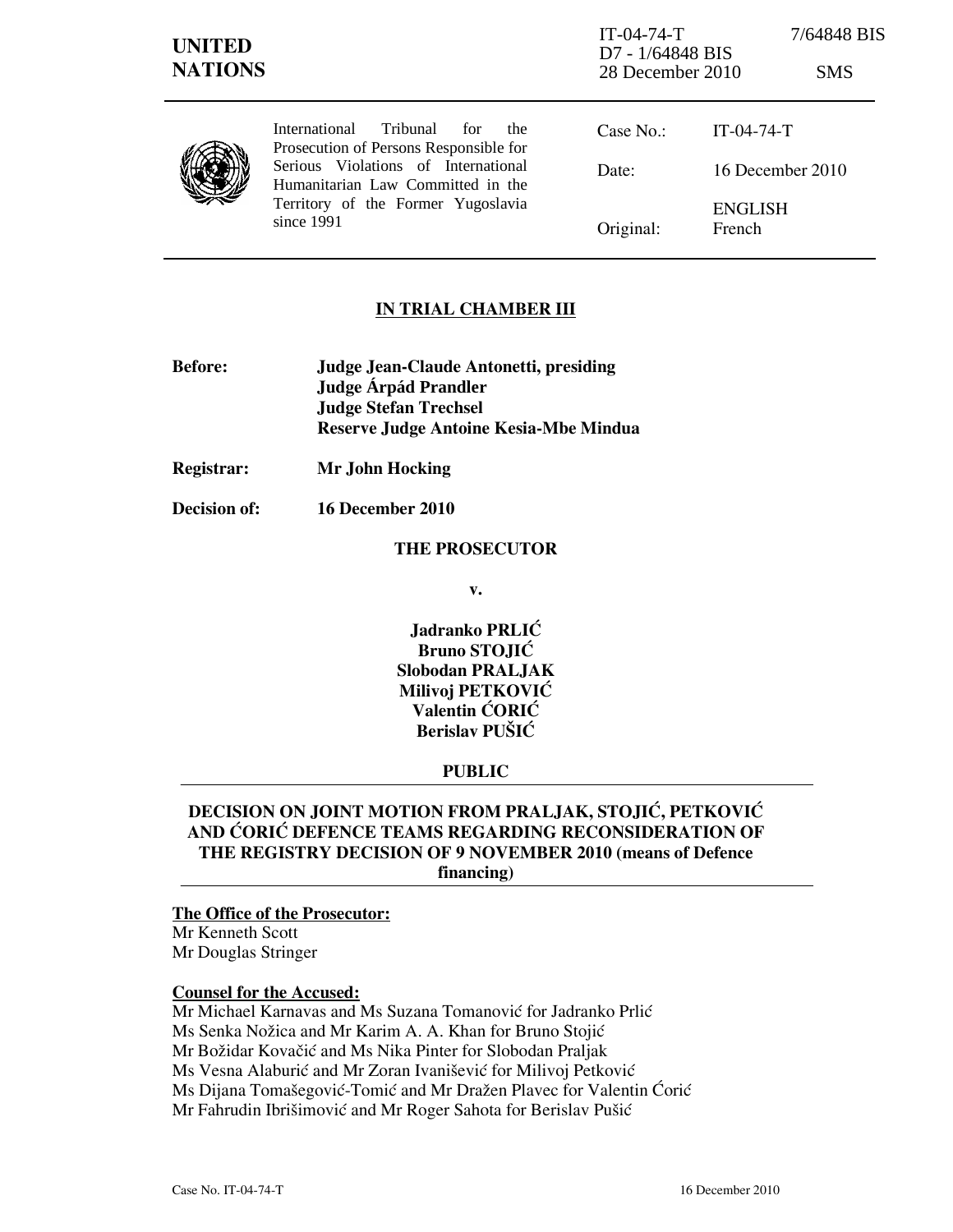TRIAL CHAMBER III ("Chamber") of the International Tribunal for the Prosecution of Persons Responsible for Serious Violations of International Humanitarian Law Committed in the Territory of the Former Yugoslavia since 1991 ("Tribunal"),

SEIZED of the "Joint Motion for Remedial Measures to Restore Equality of the Parties and Notice Regarding the Unfeasibility of Continuing to Work Without Being Paid", filed jointly as a public document by Counsel for the Accused Slobodan Praljak ("Praljak Defence"), Counsel for the Accused Bruno Stojić ("Stojić Defence"), Counsel for the Accused Milivoj Petković ("Petković Defence") and Counsel for the Accused Valentin Ćorić ("Ćorić Defence") on 6 December 2010, to which four confidential annexes are attached ("Motion") and in which the Praljak, Stojić, Petković and Corić Defence teams jointly ask the Chamber to inform the Registry of the judicial activity currently taking place in the trial or to order the Registry to revoke its Decision of 9 November 2010 amending the financing of the Defence teams for the month of November 2010 and upcoming months, $<sup>1</sup>$ </sup>

NOTING "Jadranko Prlić's & Berislav Pušić's Joint Motion in Support of Joint Motion for Remedial Measures to Restore Equality of the Parties and Notice Regarding the Unfeasibility of Continuing to Work Without Being Paid", filed as a confidential document by Counsel for the Accused Jadranko Prlić ("Prlić Defence") and Counsel for the Accused Berislav Pušić ("Pušić Defence") on 6 December 2010, in which the Prlić and Pušić Defence teams join in the Motion ("Joinder"), $\frac{2}{3}$ 

NOTING the Registry's Decision of 9 November 2010 sent by email from the Office of Legal Aid and Detention Matters to the Praljak, Stojić, Petković, Ćorić, Prlić and Pušić Defence teams (together "Defence Teams"), in which the Registry ordered a change in the manner of financing the Defence Teams, effective as of November  $2010<sup>3</sup>$ 

NOTING the "Order Requesting Further Information of the Registrar Subsequent to its 9 November 2010 Decision (Means of Defence Financing)", rendered as a

<sup>&</sup>lt;sup>1</sup> Motion, paras 1, 3 and 38; confidential Annex A to the Motion.

 $<sup>2</sup>$  Joinder, p. 2.</sup>

<sup>&</sup>lt;sup>3</sup> The Chamber learnt of this email from confidential Annex A to the Motion.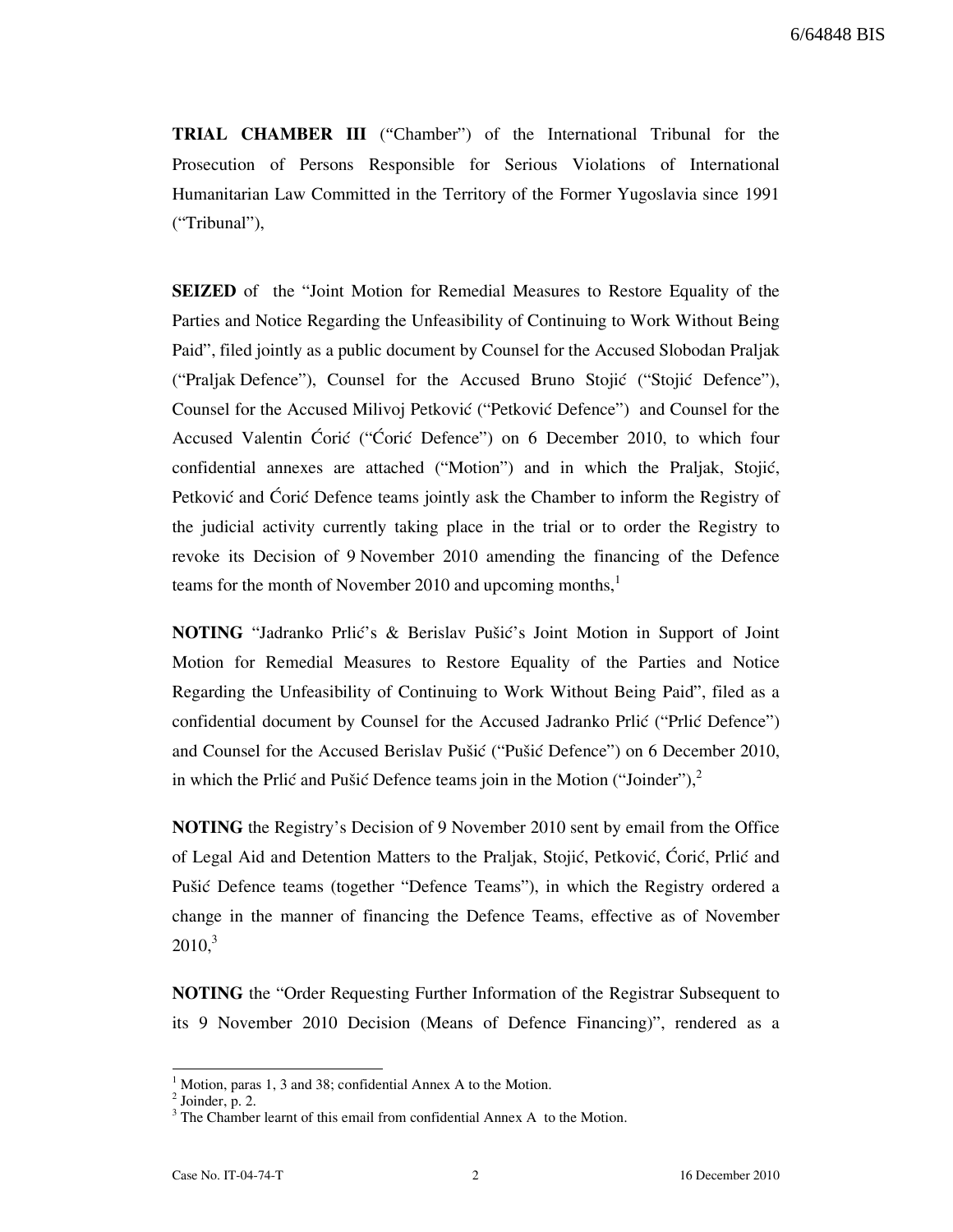confidential document on 10 December 2010, in which the Chamber ordered the Registrar to disclose, no later than 15 December 2010, the grounds for rejecting the motions for reconsideration of his Decision of 9 November 2010 filed by the Pušić and Praljak Defence teams, and any further information in his possession that might justify a change in the financing of the Defence Teams as of November 2010 ("Order of 10 December 2010"), $4$ 

NOTING the "Association of Defence Counsel (ADC-ICTY) Motion for Leave to Appear as Amicus Curiae", filed as a public document by the Association of Defence Counsel practicing before the ICTY ("ADC") on 10 December 2010 in which the ADC respectfully asks the Chamber for leave to file a submission regarding the Motion as *amicus curiae* ("ADC Motion"),<sup>5</sup>

NOTING the "Registry Submission Pursuant to Rule 33 (B) Following the Trial Chamber's Order of 10 December 2010", filed as a confidential and ex parte document by the Deputy Registrar on 15 December 2010 pursuant to Rule 33 (B) of the Rules of Procedure and Evidence ("Rules"), in accordance with the Order of 10 December 2010 ("Registry Report"), in which the Deputy Registrar respectfully asks the Chamber, on the one hand, to reject the Motion on the ground that the Defence Teams did not seek the appropriate remedy in this case, namely seizing the President of the Tribunal pursuant to Rule 31 (C) of the Directive on the Assignment of Defence Counsel revised on 29 June 2006 ("Directive"), arguing that the Trial Chamber does not have the authority to rule on the Motion before all available remedies have been exhausted by the Defence teams<sup>6</sup> and, on the other hand, asks the Chamber, should it decide to declare itself competent in the matter, to deny the Motion on the ground that the Decision of 9 November 2010 is fair and reasonable, $\overline{1}$ that it does not violate the principle of equality of  $\text{arms}^8$  and that this Decision represents an appropriate exercise of the administrative powers conferred on the Registry,<sup>9</sup>

 $4$  Order of 10 December 2010, p. 5.

<sup>5</sup> ADC Motion, paras 5-9.

<sup>6</sup> Registry Report, paras 3, 4 and 66.

<sup>&</sup>lt;sup>7</sup> Registry Report, paras 5, 43-54 and 65.

<sup>8</sup> Registry Report, paras 5 and 55-57.

<sup>9</sup> Registry Report, paras 5 and 58-64.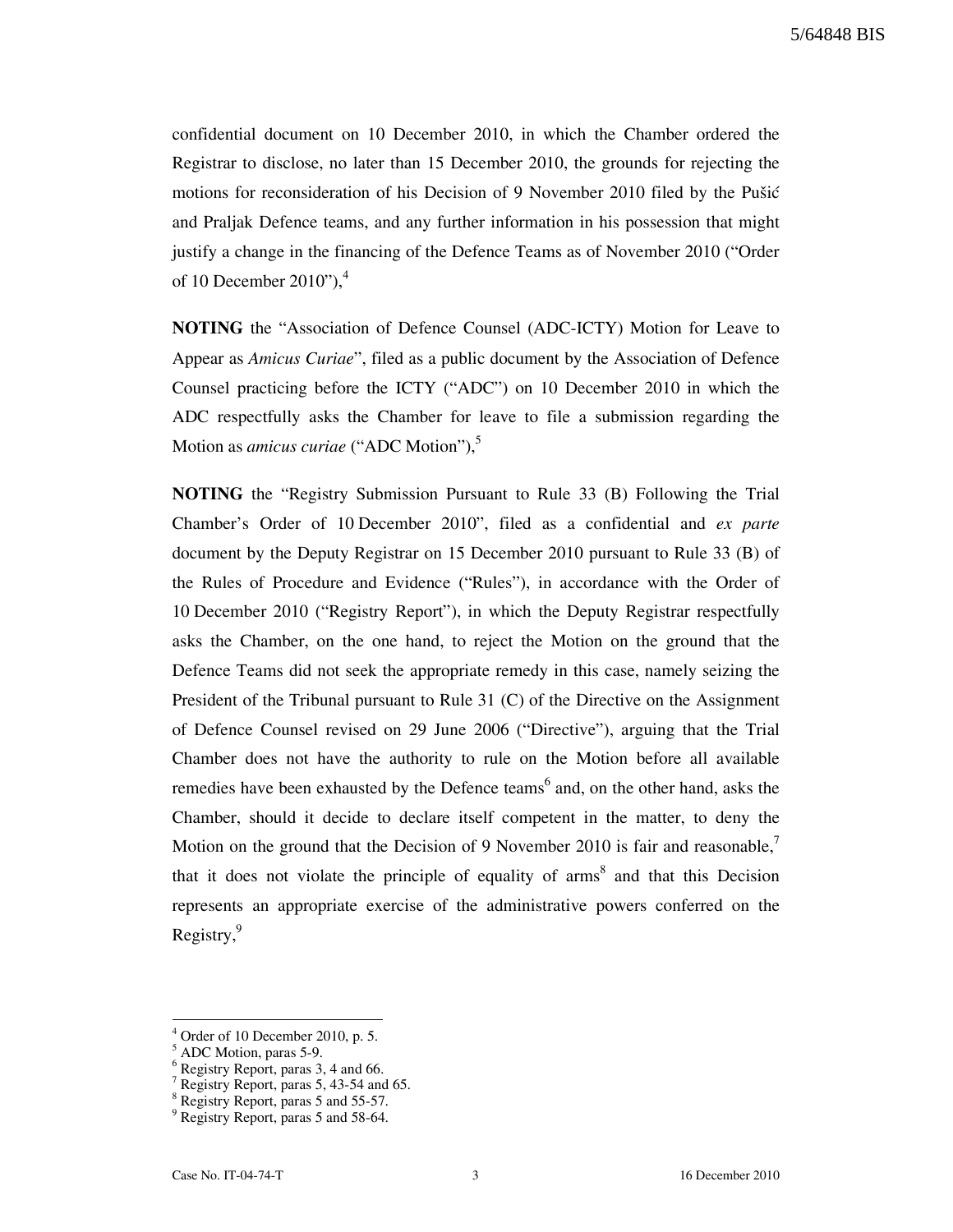NOTING Article 31 (C) of the Directive which states that in case a dispute between a Defence Team and the Registry " $\dots$ ) involves a sum greater than 4,999 euros, an aggrieved party may file a request for review with the Registrar, who shall refer the matter to the President [of the Tribunal] for his determination. Before making a determination, the President shall request submissions from the aggrieved party and the respondent. The [Tribunal] President's determination shall be final and binding upon the parties,  $10$ 

CONSIDERING that the Office of the Prosecutor informed the Chamber in an email dated 6 December 2010 that it did not intend to file a response to the Motion,

CONSIDERING that in support of the Motion and the Joinder, the Defence teams jointly request the Chamber's assistance so as to guarantee equality of the parties, notably in the preparation of their final trial briefs and closing arguments, as well as the fairness and expeditiousness of the trial,  $11$ 

CONSIDERING, more specifically, that the Defence teams respectfully ask the Chamber to intervene to have the Registry reconsider its Decision of 9 November 2010 by which it decided to amend the means of financing the Defence Teams from November 2010 onwards, $^{12}$ 

CONSIDERING, in support of the Motion, that the Defence Teams recall the right of the Accused to be represented by their Defence Counsel during the final stage of the trial, $^{13}$  point out the need to be reimbursed adequately and timely, $^{14}$  describe the ongoing judicial activity that they have been engaged in since April 2010 during this crucial phase in the proceedings<sup>15</sup> and argue the importance of maintaining the principle of an equality of arms between the parties, specifically in order to ensure the quality of the upcoming final trial briefs, $^{16}$ 

CONSIDERING, by way of the Order of 10 December 2010, that the Chamber noted that the subject of the Motion and the Joinder, namely the financing of the Defence

 $10$  Directive, Art. 31 (C).

<sup>&</sup>lt;sup>11</sup> Motion, paras 1, 2, 23-26, 28 and 29; Joinder, paras 1 and 3-5.

 $12$  Motion, paras 3 and 28-38; Joinder, page 2.

 $13$  Motion, paras 17 and 18.

<sup>&</sup>lt;sup>14</sup> Motion, para. 19.

 $15$  Motion, paras 20-22.

<sup>16</sup> Motion, para. 23-27.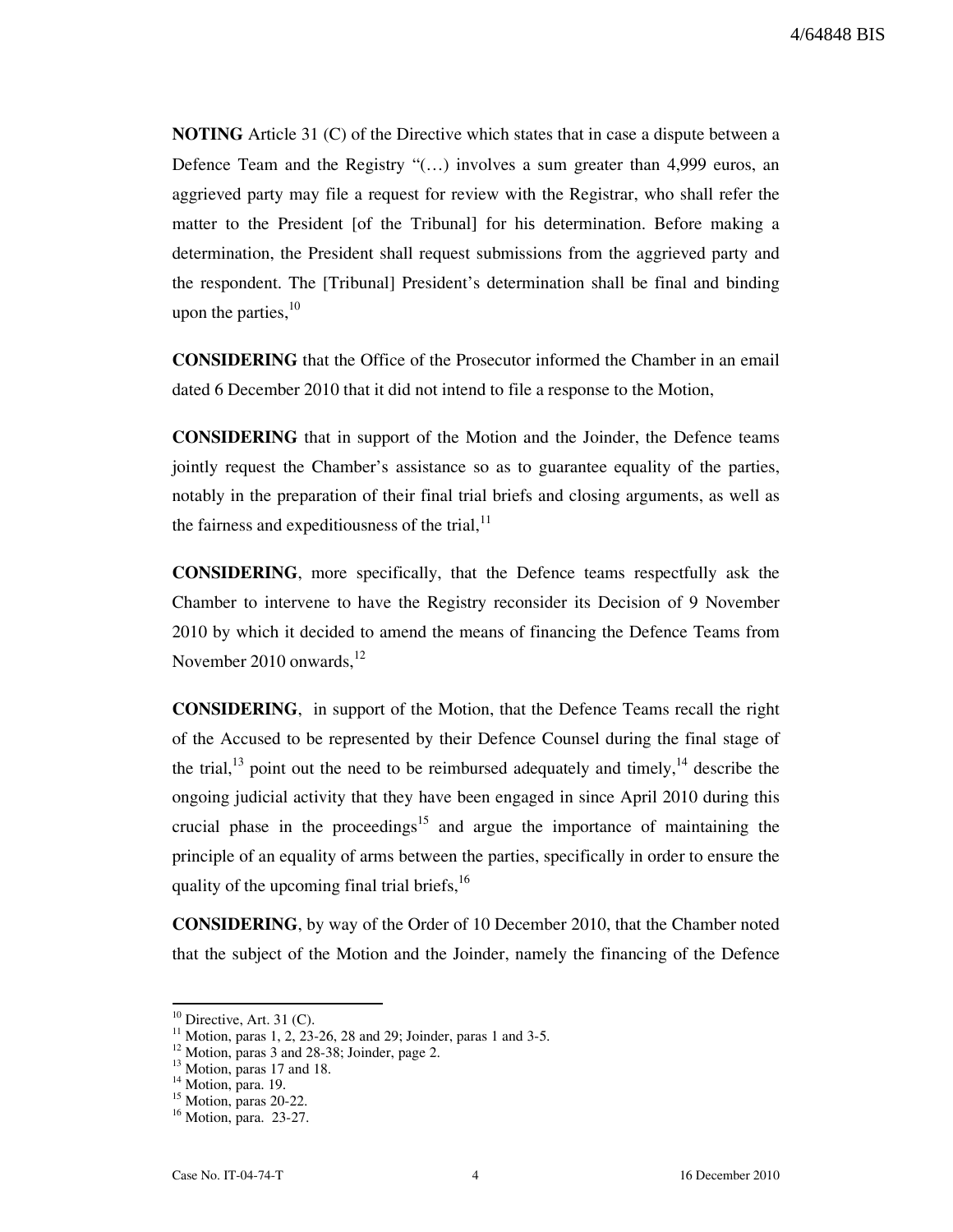Teams, was linked to the right of an accused to have the facilities needed to prepare his defence and the right of an accused to benefit from the assistance of appointed counsel or counsel of his choosing, as established under sub-paragraphs (b) and (d) of Article 21 4. of the Statute of the Tribunal ("Statute");<sup>17</sup> that the Chamber deemed that, since the subject of the Motion deals with the rights of the accused as established in the Statute, the matter it was seized of does lie within its competence and that, consequently, it is appropriate at this stage to stay a decision on the Motion pending the Registrar's submission,  $^{18}$ 

CONSIDERING, on the basis of the submission disclosed by the Deputy Registrar in the Registry Report, that the Chamber notes that when the Registry was seized of the motions for reconsideration of its Decision of 9 November 2010 filed by the Praljak and Pušić Defence Teams, it had not, a priori, in accordance with the procedure set out under Article 31 (C) of the Directive, referred the matter to the President of the Tribunal before deciding on the motions for reconsideration of the Decision of 9 November 2010,

CONSIDERING that the Chamber notes that the Registry informed the Defence Teams that their motions for reconsideration of its Decision of 9 November 2010 were denied in an email dated 30 November 2010, which seems to bear no mention of any consultation with the President of the Tribunal in accordance with Article 31 (C) of the Directive;<sup>19</sup> that the Chamber notes furthermore that the detailed grounds for rejection that should have been disclosed to the Defence Teams within one week have yet to be disclosed to the said teams, $20$ 

CONSIDERING that the Chamber can only note, contrary to what was argued in the Registry Report, $^{21}$  that it is not up to the Defence Teams to directly seize the President of the Tribunal of this issue; that it more specifically reminds the Registry that Article 31 (C) of the Directive explicitly states that once the Registrar is seized of requests for reconsideration concerning a dispute for which the remedy is described in the said

Order of 10 December 2010, p. 3.

<sup>&</sup>lt;sup>18</sup> Order of 10 December 2010, pp. 3-5.

<sup>&</sup>lt;sup>19</sup> Motion, confidential Annex D.

<sup>&</sup>lt;sup>20</sup> Motion, confidential Annex D; Report, paras 37-39.

<sup>&</sup>lt;sup>21</sup> Registry Report, paras 3 and 38.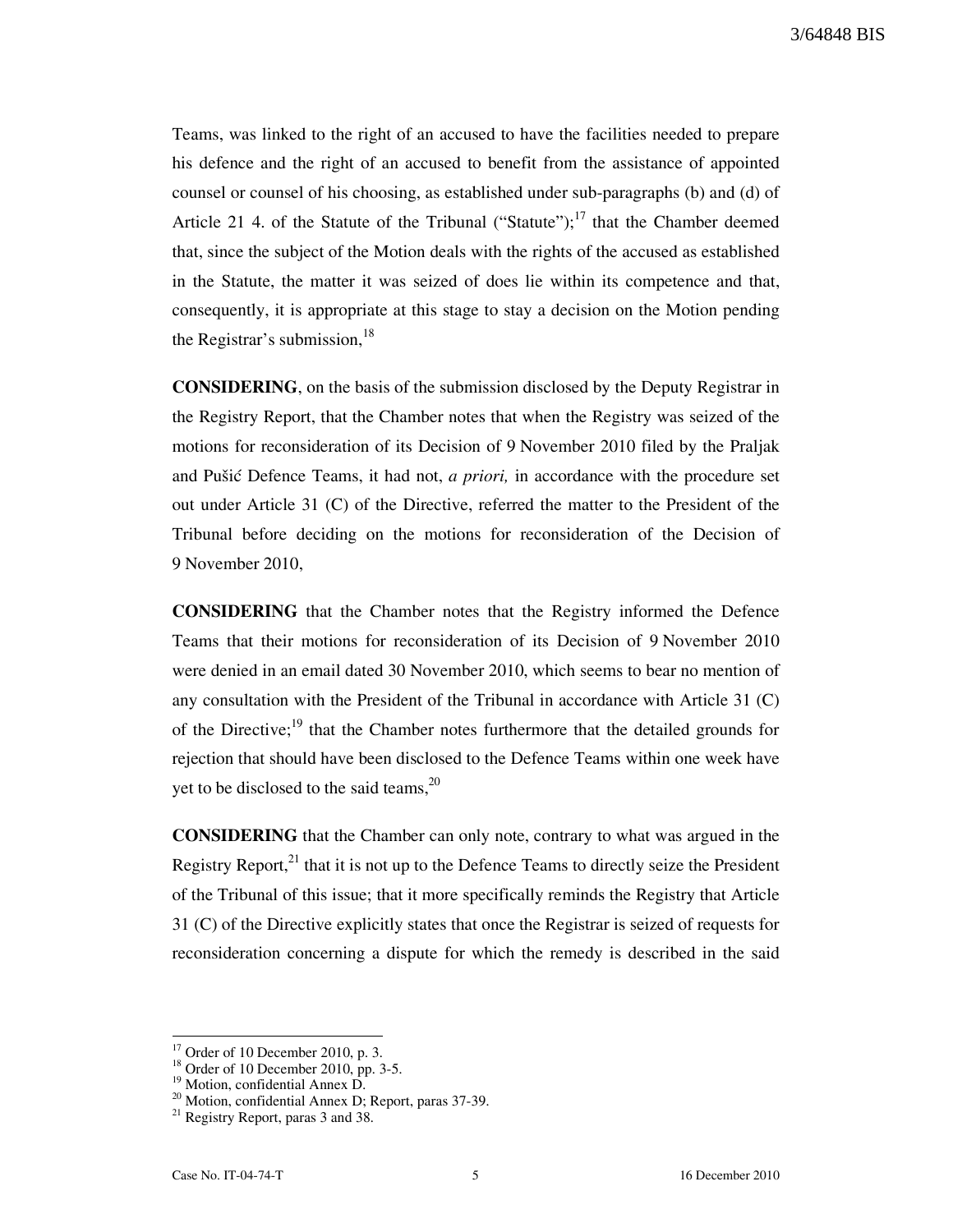2/64848 BIS

article, he must himself refer the matter to the President of the Tribunal so that the latter may decide on it. $^{22}$ 

CONSIDERING that the Chamber notes furthermore on the basis of the information disclosed in the Registry Report that the last consultation between the Registry and the President regarding the policy applicable to legal aid was on 19 May 2010,  $^{23}$ 

CONSIDERING that the Chamber deems, in light of the additional facts set out in the Registry Report, that it is not for it to rule on the merits of the Motion, whose dispute originally derives from an administrative dispute between the Defence Teams and the Registrar, who, in this case, did not take into account the information presently available to the Chamber, information which affects respect for the principle of equality of arms between the parties; that it is appropriate, therefore, to send the Defence Teams back to the Registrar so that he may, in accordance with the procedure under Article 31 (C) of the Directive, conclude the procedure of a reconsideration of his Decision of 9 November 2010 by referring the matter to the President of the Tribunal,

CONSIDERING, on the basis of the above-mentioned grounds and the Chamber's decision to send the Defence Teams back to the Registrar, that the Chamber deems that it is not for it to receive the submission of the ADC on the Motion and that, consequently, it is appropriate to reject the ADC Motion,

## FOR THE FOREGOING REASONS,

PURSUANT TO Rule 54 of the Rules,

REJECTS the Motion,

REJECTS the ADC Motion AND,

 $22$  Directive, Art. 31 (C).

 $23$  Registry Report, para. 65, footnote 51.